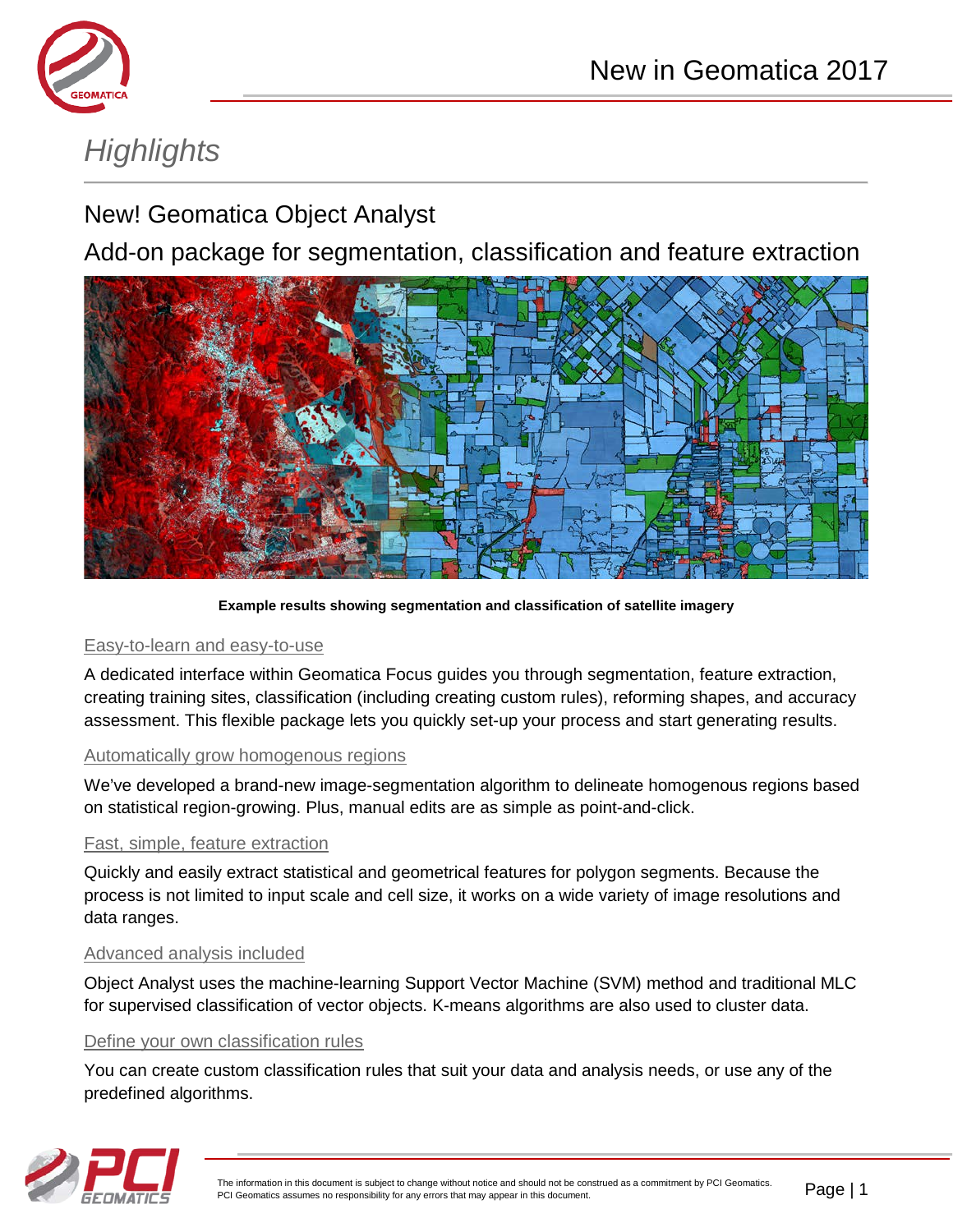



# *Highlights*

# New: Geomatica InSAR

Add-on RADAR package for land subsidence and uplift measurement



**Deformation Product with interferometric fringes due to small changes in elevation**

## Designed to make processing and operations easier for both experts and non-SAR experts alike

Each step is designed to be flexible, intuitive and executed either independently or in sequence, with default values to aid automation.

#### End-to-end, interferometric processing, temporal analysis, and visualization capability

Generate topographic products to characterize digital surface models (DSMs) or deformation products, which can be used to identify subtle changes in surface elevation due to land subsidence.

#### Suitable for a wide-range of industries

Monitor surface-change due to mineral and water extraction, oil and gas extraction, glacial rebound, volcanic activity and landslides. Geomatica InSAR products can also be used to monitor the integrity of urban infrastructure and transportation networks, including bridges, roads, rail and pipelines.

## Everything you need for time-series analysis

Emphasis is placed upon the generation of multiple layers of deformation products which can be easily co-registered into temporally ordered stacks for long term analysis of subsidence patterns.

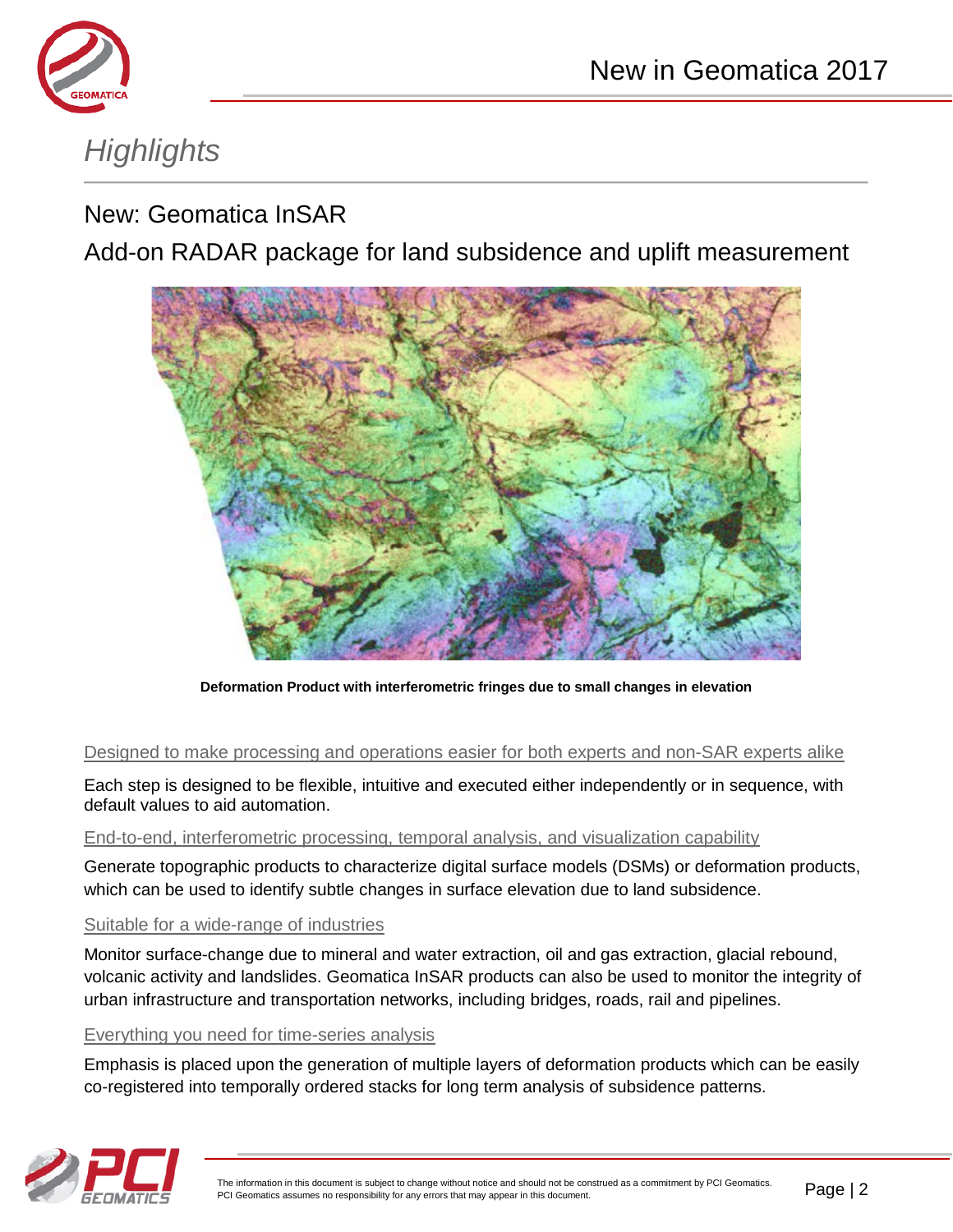

# *More Highlights*

# **OrthoEngine**

The 2017 release includes a number of updates within OrthoEngine, all designed to make users more productive and allow easier project management.

#### Project Overview

• Improved point display, image thumbnails and reference image backdrops make it easier to see how your project fits together.

Residual reports and editing

• New control over the information reports, along with residual point classification tools improve quality control for bundle adjustment and complement faster model calculations.

#### Other improvements

- GCP import
- Kappa editing
- Project set-up

# Mosaicking

In Geomatica 2017 the MOS\* mosaicking functions and the Mosaic Tool include the capability to mosaic multi-resolution data.

# Aerotriangulation

## Improved tie-point collection

• New capabilities have been added to the automatic tie-point collection which now collects more multi-ray points that are better distributed over the imagery.

## Point refinement

- New functions for blunder detection and point thinning have been added.
- Blunder detection and point thinning can be run prior to the point refinement workflow.

# DEM Editing

New editing tools have been added, including the creation and use of breaklines and stabilization points.

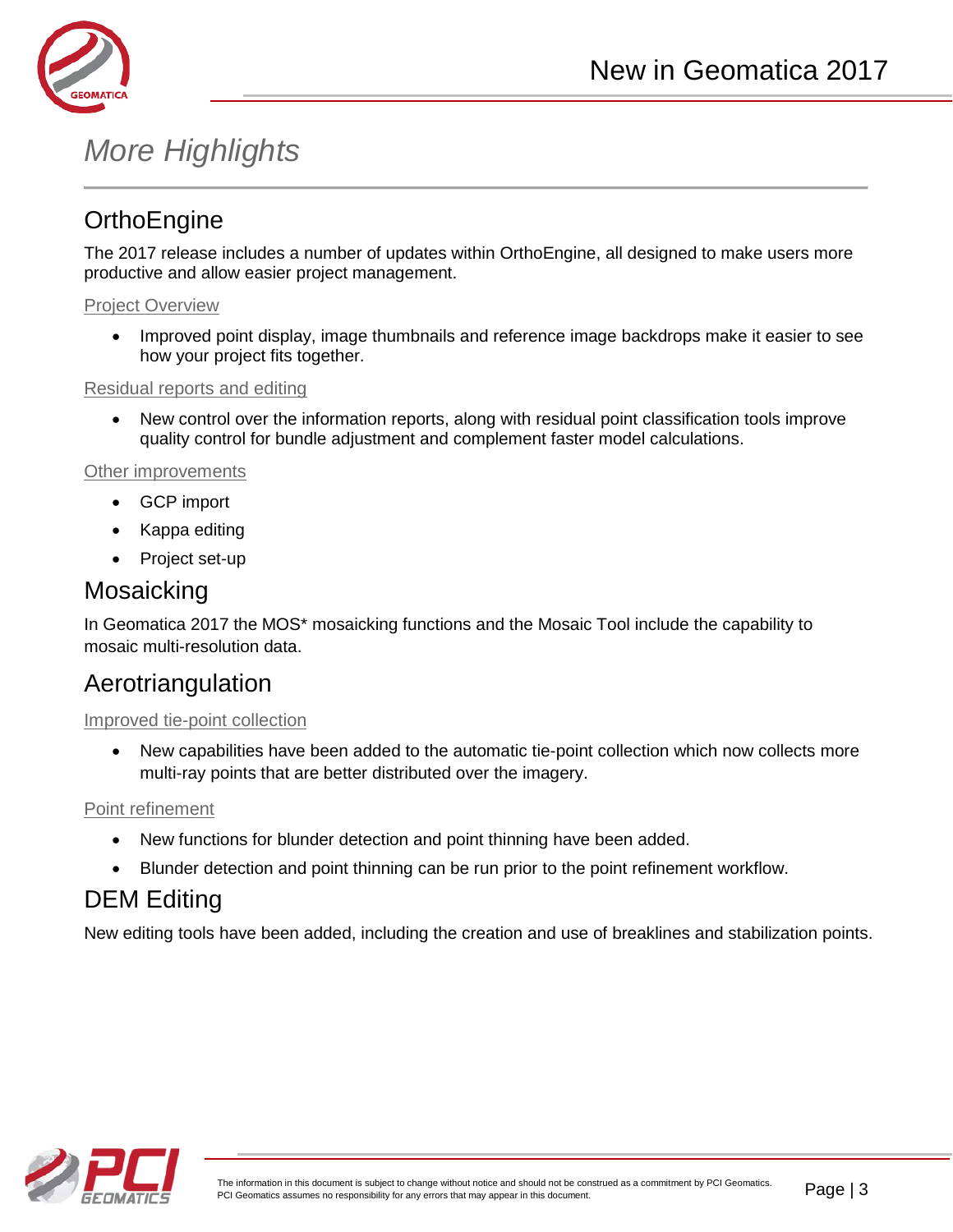

# Sensor Support Updates

The following sensors are newly supported:

- PlanetScope: L3A/3B support including data visualization and atmospheric correction
- TeLEOS-1: L1/2 data visualization and orthorectification support
- ZY3-2: TIFF/RPC full support

The following sensors have upgraded support:

- CBERS-4: Atmospheric correction now supported
- Pleiades: Additional support for "projected" product type
- Rapid-Eye: Additional support for "Planet" version of product, including new data levels
- Sentinel-2: Atmospheric correction now supported for Level 1C
- TH-01: Pan-sharpening and DEM extraction now supported
- Kompsat-5: New GeoTIFF distribution format supported

The following sensors are suitable for InSAR processing:

- Fully supported for interferogram generation and analysis:
	- o RadarSat-2
	- o TerraSar-X
- Interferogram generation only:
	- o Cosmo-SkyMed
	- o Kompsat-5
	- o PALSAR-2
	- o TANDEM-X

# *Details on improvements and new capabilities*

The following functions have been added in Geomatica 2017:

## ADS functions

- ADSCOPYCORR: For copying model-correction terms from one segment to another, specific to the Leica Airborne Digital Sensor (ADS)
- ADSL0TOL1: For converting ADS products from Level 0 to Level 1